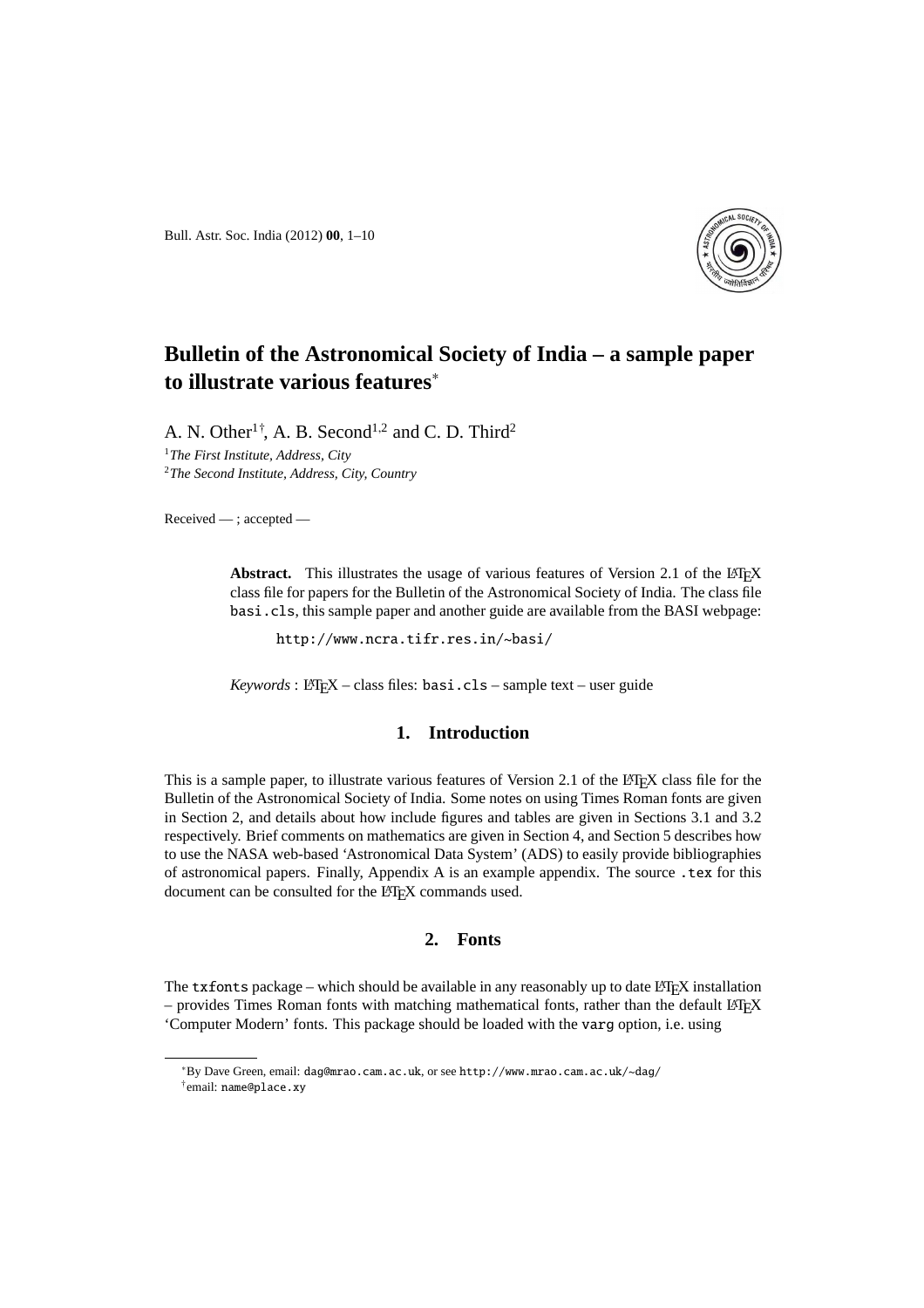2 *A. N. Other et al.*



Figure 1. This is a simple figure, with one . eps file.

\usepackage[varg]{txfonts}

so that alternate versions of some lower case letters are used in mathematics (including 'v', which is more distinguishable from the greek letter ' $\nu$ ' than is the default version).

# **3. Figures and Tables**

### **3.1 Figures**

For the inclusion of figures, the \includegraphics command from the graphicx package, which is automatically loaded by basi.cls, allows easy inclusion of encapsulated postscript (.eps) figures, e.g.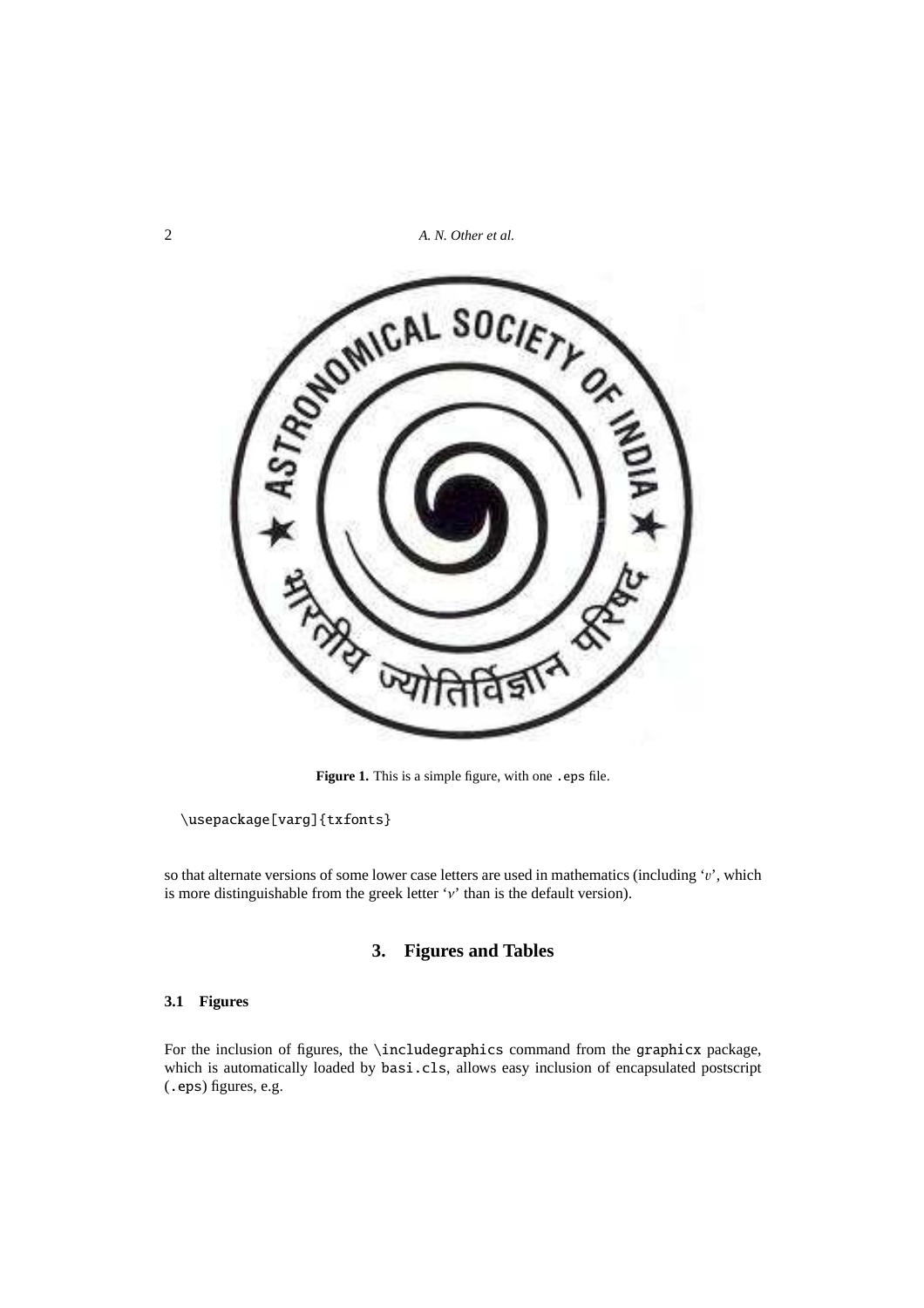



Figure 1. (continued). This is a simple figure, illustrating how to have a figure continued onto another page.

```
\begin{figure}
\centerline{\includegraphics[angle=90,width=3cm]{plot.eps}}
\caption{This is the figure caption.}
\end{figure}
```
See Fig. 1 for a simple figure.

Notes:

- 1. for the options provided to the \includegraphics command, do any rotations *before* specifying the final width;
- 2. for figures that continue on more than one page, use \begin{continuedfigure} ... \end{continuedfigure}, including a \caption{(continued). ...};
- 3. if you want to only include part of an .eps plot, adjust the bounding box for the figure either by editing the header of the .eps file, or explicitly specifying the bottom left and top right corners as an option to  $\includegraphics[width=0.5\columnwidth]{p/error}$  and include the clip= (with no argument) as one of the options for \includegraphics (see Fig. 2).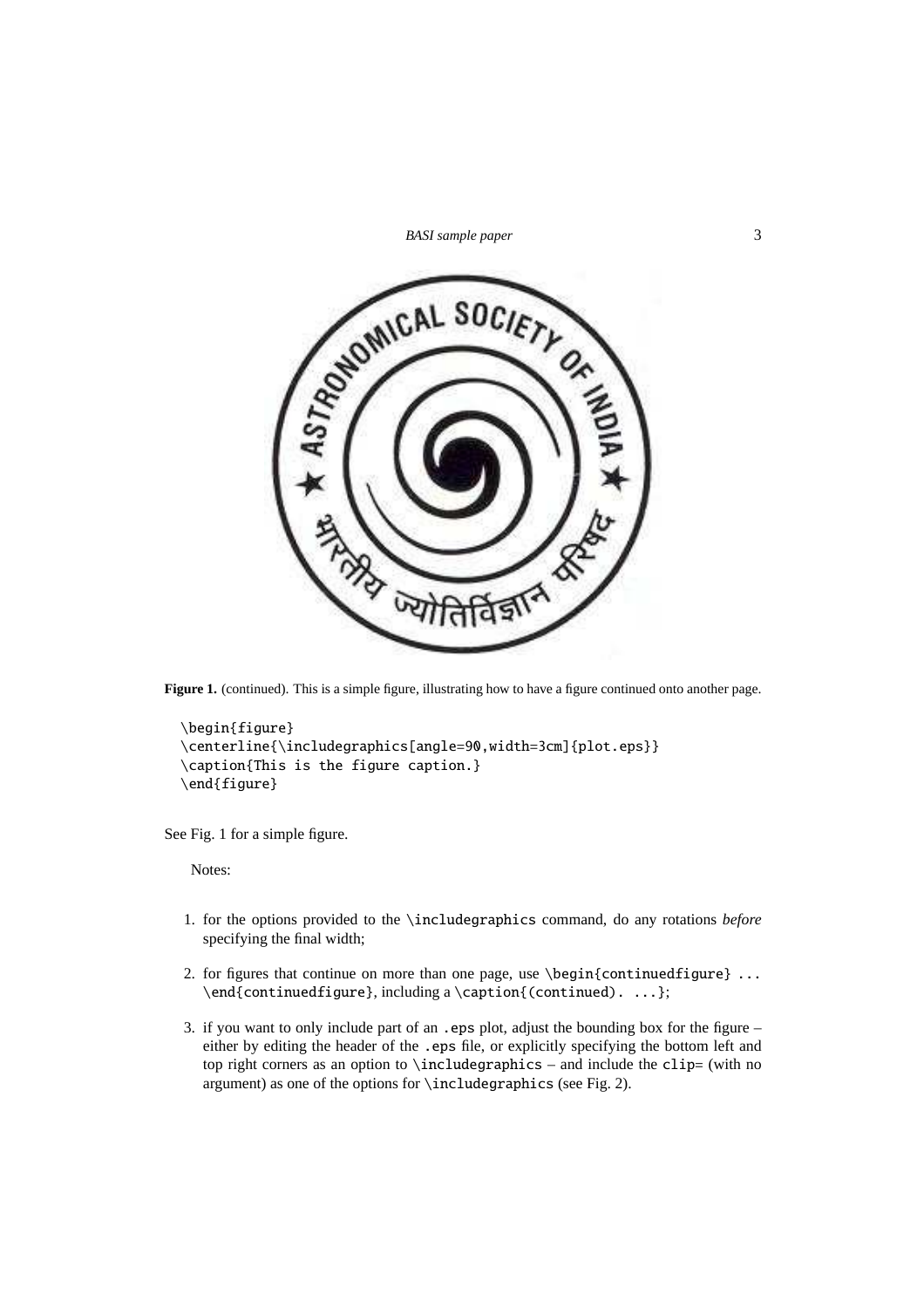4 *A. N. Other et al.*



Figure 2. This figure illustrates how specifying a bounding box and the clip= option then shows only part of an .eps file.

#### 3.1.1 *Multiple plots in a figure*

For plots side-by-side in the same figure, put two \includegraphics commands within the \centerline command, possibly with \quad or \qquad to provide some horizontal spacing, Similarly multiple \centerline commands can be specified for multiple plots vertically (see Fig. 3).

#### 3.1.2 *Narrow figures with caption to one side*

For narrow figures, it is possible to place the caption to one side of the figure, by using the tabular environment within the figure environment (see Fig. 4).

#### 3.1.3 *Sideways figures*

It is possible to produce landscape oriented figures by adding \usepackage{rotating} in the preamble of your paper, which provide the sidewaysfigure environment. Then

\begin{sidewaysfigure} ... \end{sidewaysfigure}

produces a single page sideways figure, an example of which is illustrated by Fig. 5. Note that this will probably not appear correct if you preview the .dvi version of a document with xdvi or similar viewers, as they are not able to display rotated text. However, converting the .dvi file to .ps or .pdf does not suffer from this limitation.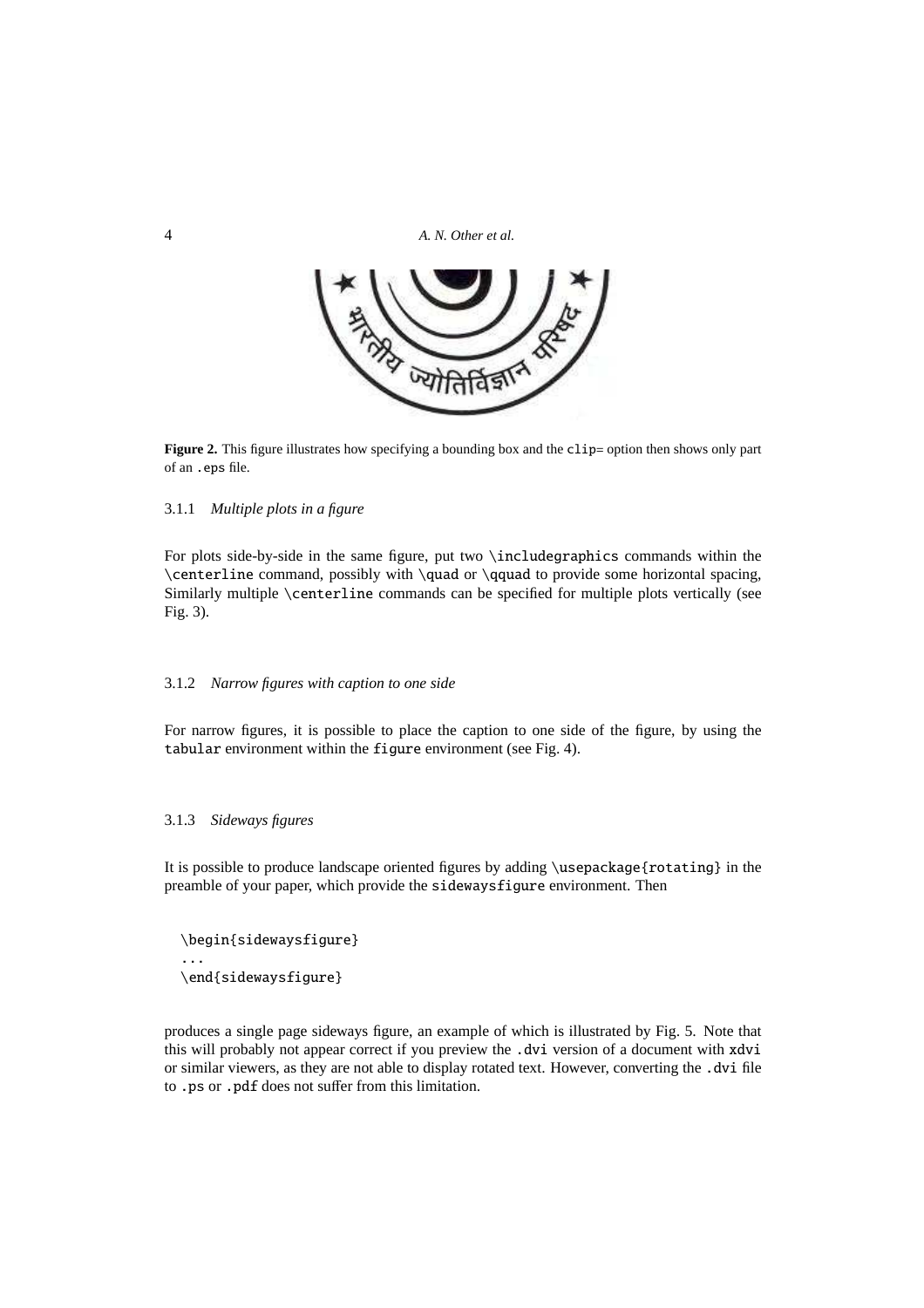# *BASI sample paper* 5



**Figure 3.** This figure illustrates how to multiple plots, both horizontally or vertically. It also shows how to rotate figures by ±90◦ , keeping them aligned vertically.



**Figure 4.** This figure illustrates how to place a caption to the side of a narrow plot.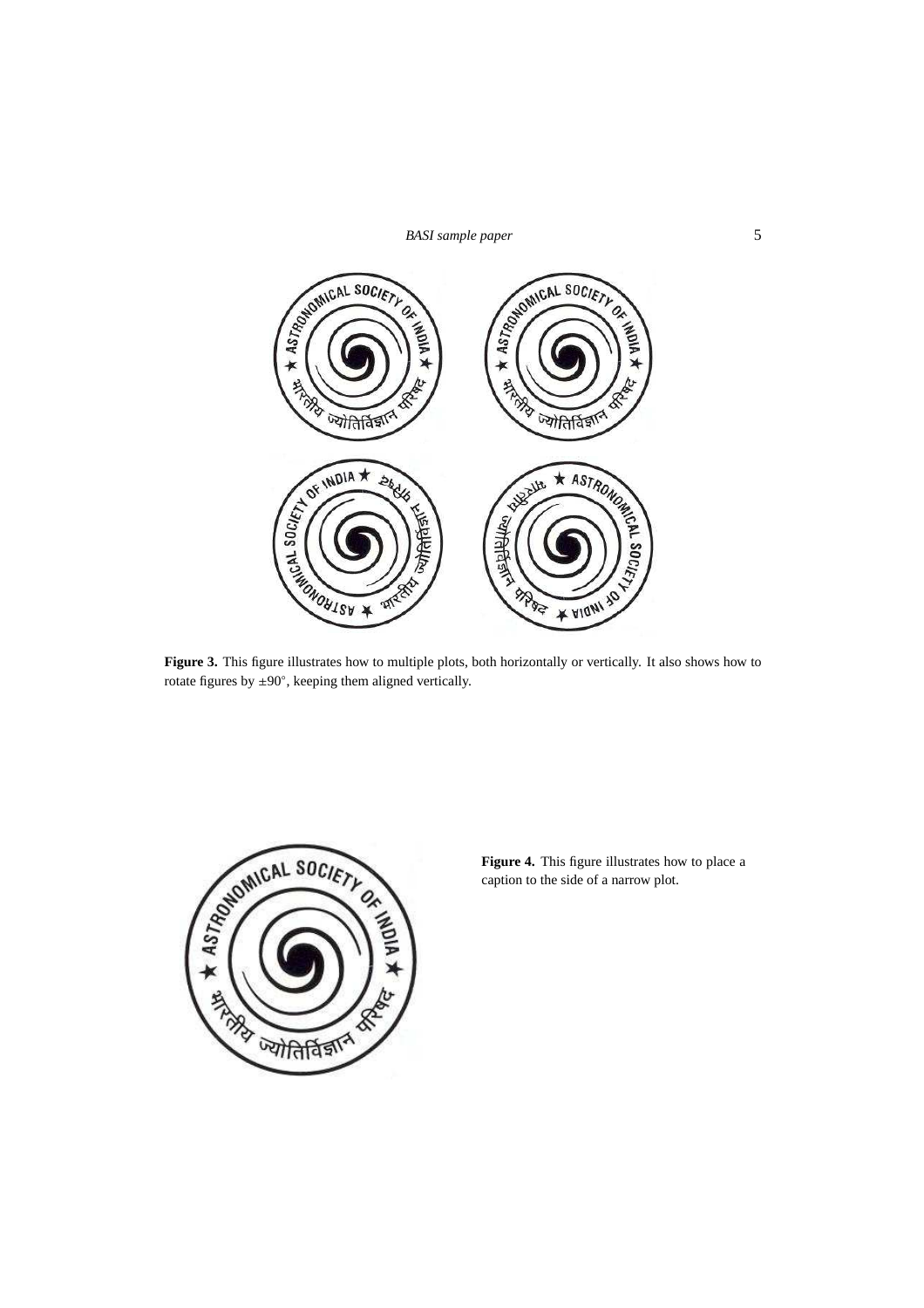6 *A. N. Other et al.*



**Figure 5.** This figure illustrates how produce a sideways oriented figure. This figure illustrates how produce a sideways oriented figure.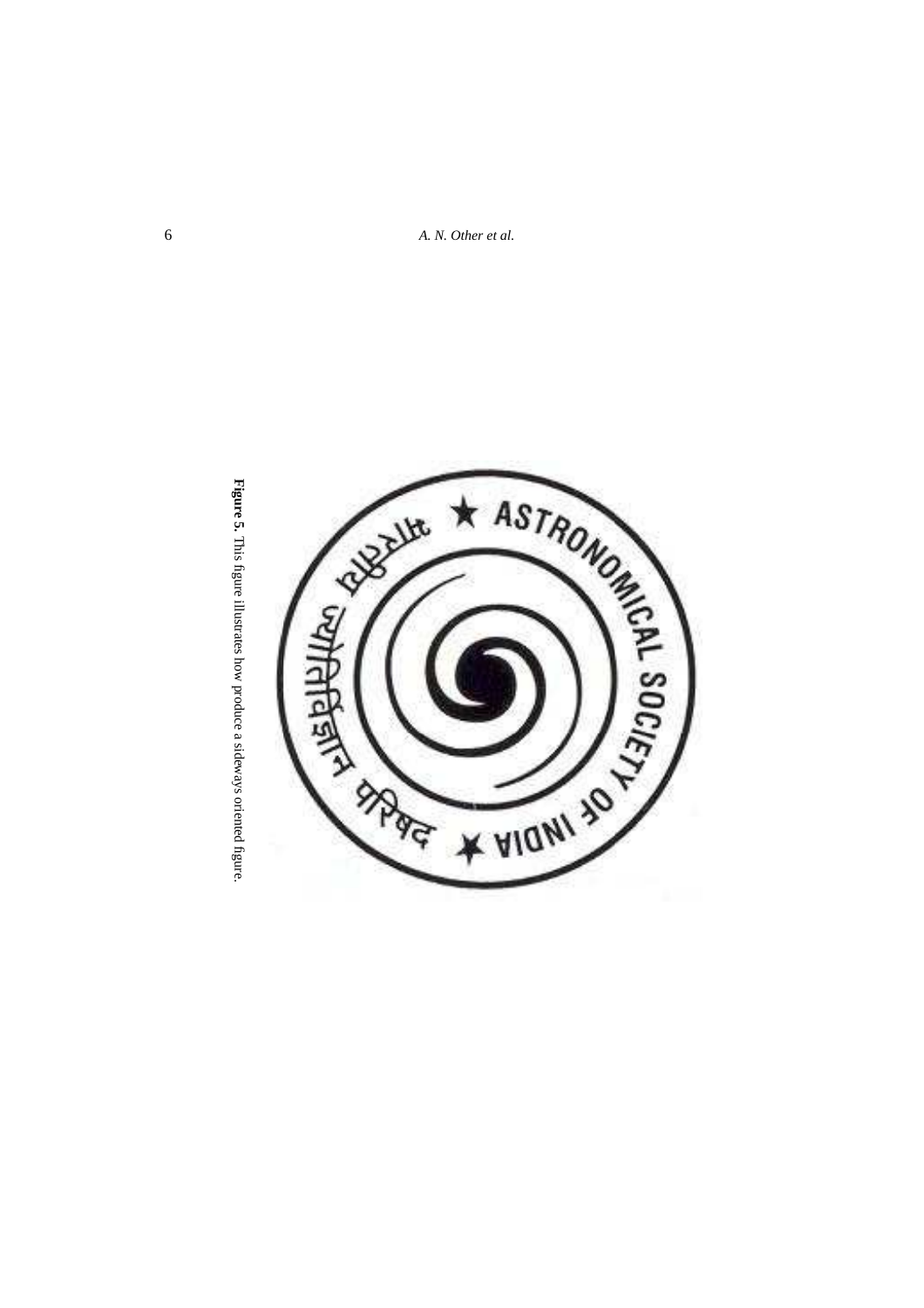**Table 1.** This is a simple example table.

| number <sup>a</sup> | reciprocal <sup>b</sup> | cube <sup>b</sup> |
|---------------------|-------------------------|-------------------|
|                     |                         |                   |
| $\gamma$            | 0.5                     | x                 |
| 2                   | 0.333                   | 27                |
|                     | 0.25                    |                   |

Notes: (a) this illustrates a text note at the end of a table; (b) these columns use the 'd' specifier (using the dcolumn package), to align numbers by decimal place.

#### **3.2 Tables**

Tables should be typeset using horizontal rules at the start and end, and between the header and body of the table. For example

```
\newcolumntype{d}[1]{D{.}{.}{#1}}
\begin{table}
  \caption{This is a simple example table.}\label{tab:simple}
  \medskip
  \begin{center}
   \begin{tabular}{cd{1.3}d{2.0}}\hline
     number$^\mathrm{a}$ & \multicolumn{1}{c}{reciprocal$^\mathrm{b}$}
               & \multicolumn{1}{c}{cube$^\mathrm{b}$} \\\hline
       1 & 1 & 1 \\
       2 & 0.5 & 8 \\
       3 & 0.333 & 27 \\
       4 & 0.25 & 64 \\\hline
   \end{tabular}\\[5pt]
   \begin{minipage}{7cm}
     \small Notes: (a) this illustrates a text note at the end of
     a table; (b) these columns use the '\texttt{d}' specifier
     (using the \texttt{dcolumn} package), to align numbers by
     decimal place.
   \end{minipage}
  \end{center}
\end{table}
```
produces Table 1, which also illustrates how to align numerical columns using the dcolumn package.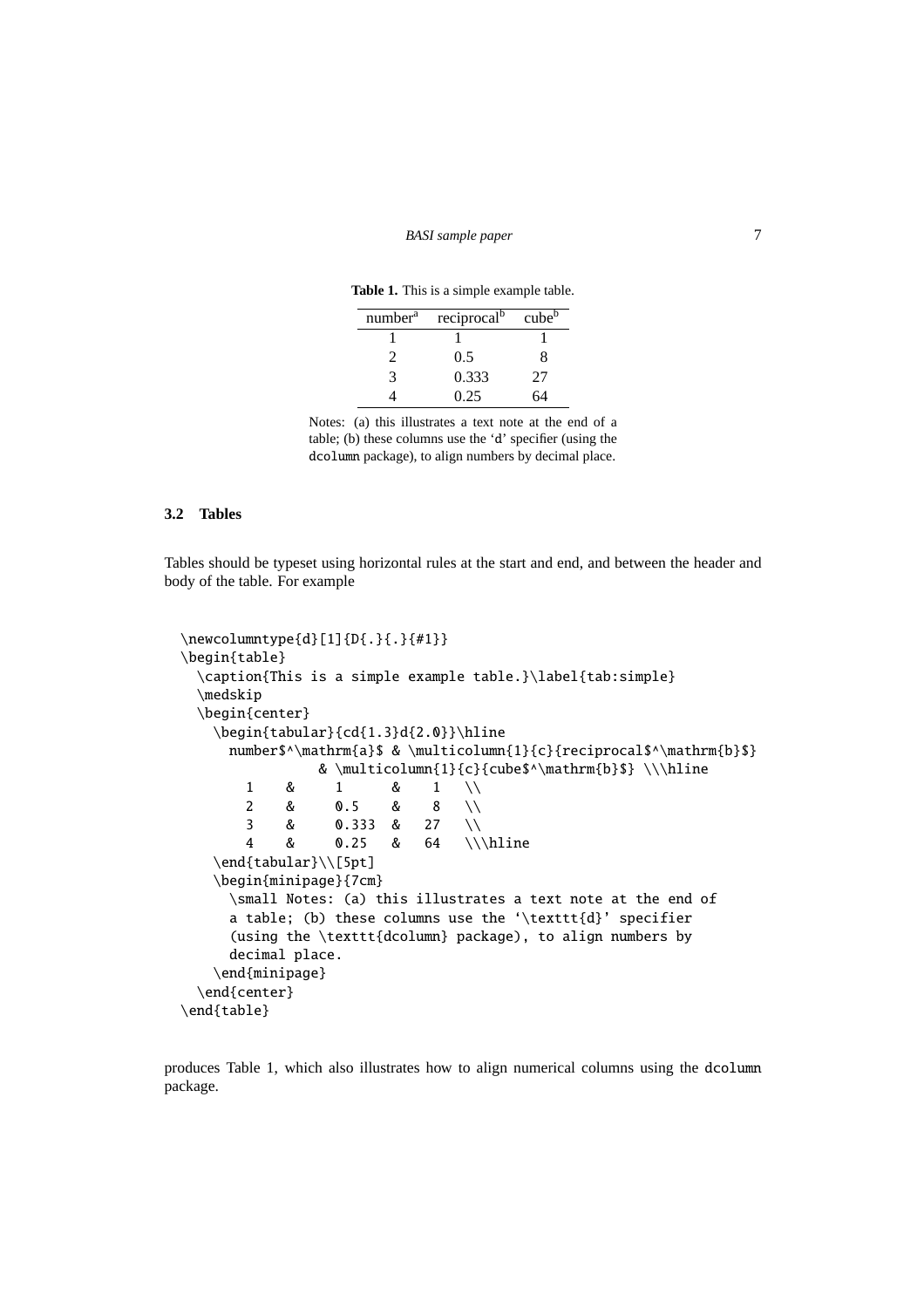#### 3.2.1 *Sideways tables*

As noted in Section 3.1.3, the rotating package provides sidewaysfigure environment. Similarly it also provides a sidewaystable environment which is suitable for single page, sideways tables.

### 3.2.2 *Multi-page tables*

Long, multi-page tables can be produced using various standard LATEX packages. In particular, see either the supertabular or longtable packages<sup>1</sup>.

# **4. Mathematics**

Mathematics in text can be produced either within  $\setminus$  ...  $\setminus$  or \$ ... \$. Un-numbered displayed equations should be produced by either within  $\[\ \ldots \ \]$  or \$\$ ... \$\$, and numbered displayed equations can be produced by using the equation environment, for example

\begin{equation}  $a^2 = b^2 + c^2 \ \label{eq:1}$  a^2 = b^2 + c^2  $\label{eq:1}$  label{e:example} \end{equation}

produces

$$
a^2 = b^2 + c^2 \tag{1}
$$

which can be referred to as Eqn. 1, but using 'Eqn. ~\ref{e:example}'.

Note that with the txfonts package loaded, in maths mode, upright lower-case greek letters are available, in addition to the usual slanted versions. For example, you can use \$\muup\$m for µm.

### **5. References – using ADS**

As noted in the basiguide document, standard LATEX commands are used for the bibliography. One way of doing this is to enter the appropriate \bibitem entries in the bibliography environment at the end of your paper manually. An alternate approach, which is probably more efficient and less prone to mistakes, is to use the NASA Astronomical Data System  $(ADS)^2$  –

<sup>1</sup>See, for example, http://www.ctan.org/pkg

 $2$ See http://www.adsabs.harvard.edu/, or one of its mirrors.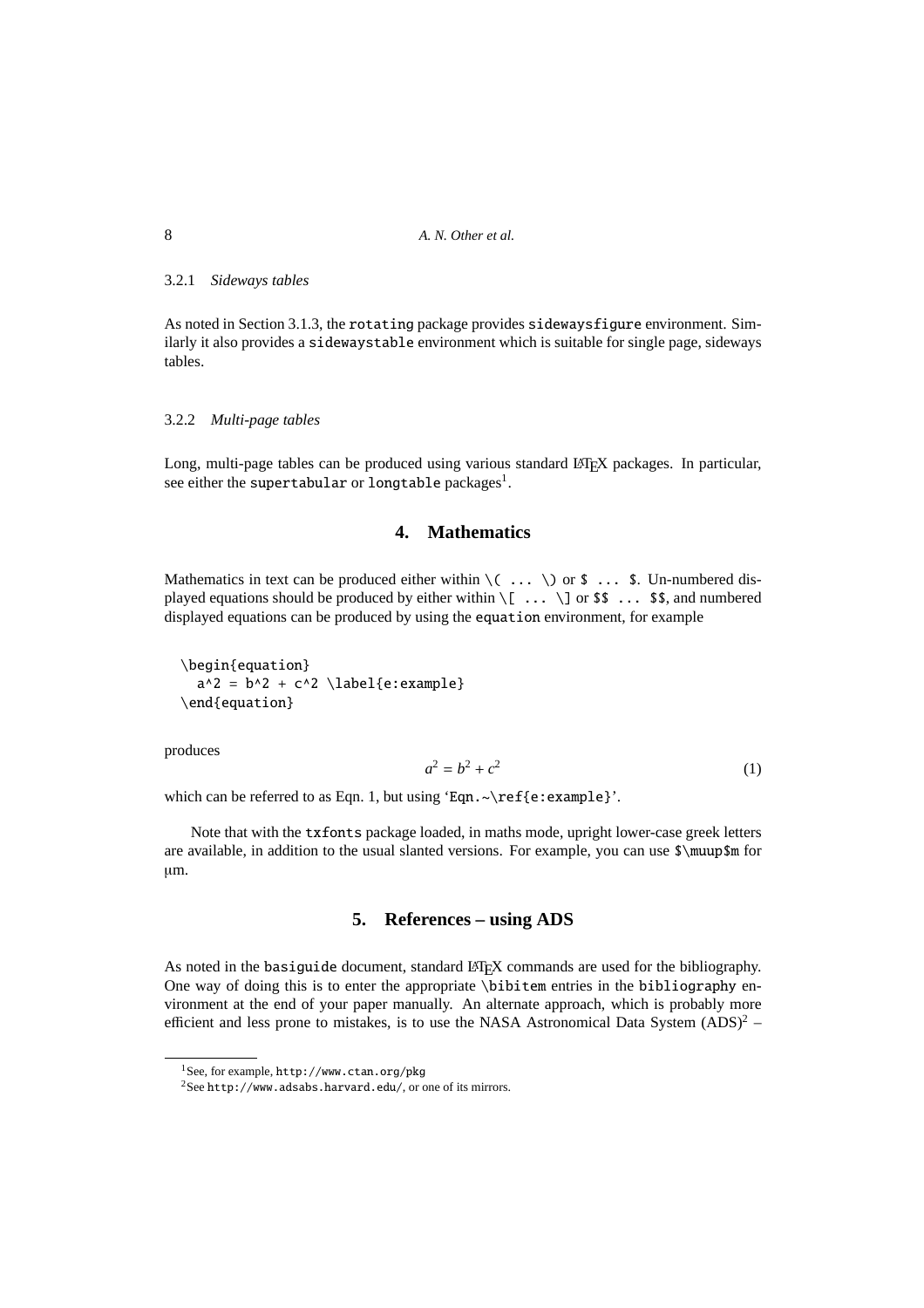*BASI sample paper* 9

which is a large, freely available web-based database of astronomical literature – to generate the \bibitem entries for you. For standard journal references, the returned text is likely to be largely usable as it is, but for proceedings or books some further editing will be needed.

First, start your .tex file using

```
\documentclass[usenatbib]{basi}
```
to load the natbib package, and set appropriate options for BASI style references.

Second, collect the ADS 'bibcodes' for the papers you wish to cite. You can manually collect the bibcodes in a text file, one per line, and then paste them in the box at the end of the ADS astronomical journal/volume/page search page<sup>3</sup>, and press 'Send Query'. Or sign up for an account on the ADS system, and collect the papers you wish to cite in a 'private library'.

Third, when all the selected papers are being displayed in ADS, press the 'Select All Records' button, choose to return 'Custom format' (which is the *last* choice in the list), and sort by 'first author name'. Either email the results to yourself, or display them on the screen, from where you can paste the results into your document. In the 'Custom format:' box specify a format of

%z132 \\bibitem[%\2m%(y)%\3m]%{R}\n %\8.1g,%\Y,%\q,%\V,%\p

Fourth, check and edit the returned \bibitem text. Add in any entries for publications not in ADS, and for the text returned by ADS: (i) edit in further details for proceedings or books, or other non-journal references; (ii) the order of papers with the same authors may need to be changed to be in the correct chronological order; and (iii) papers by the same authors in the same year will need to have additional 'a', 'b', etc. added to their years to distinguish between them. (Note: for three author papers, ADS will return an author list with a 'serial' comma after the second author and before the  $\&$ , but this will be removed automatically if you specify the usenatbib option at the beginning of your document.)

Fifth, include the \bibitem text at the end of your .tex file, between

```
\begin{thebibliography}{}
```
(note the dummy, empty argument *is* needed) and

\end{thebibliography}

 $3$ At http://adsabs.harvard.edu/bib\_abs.html